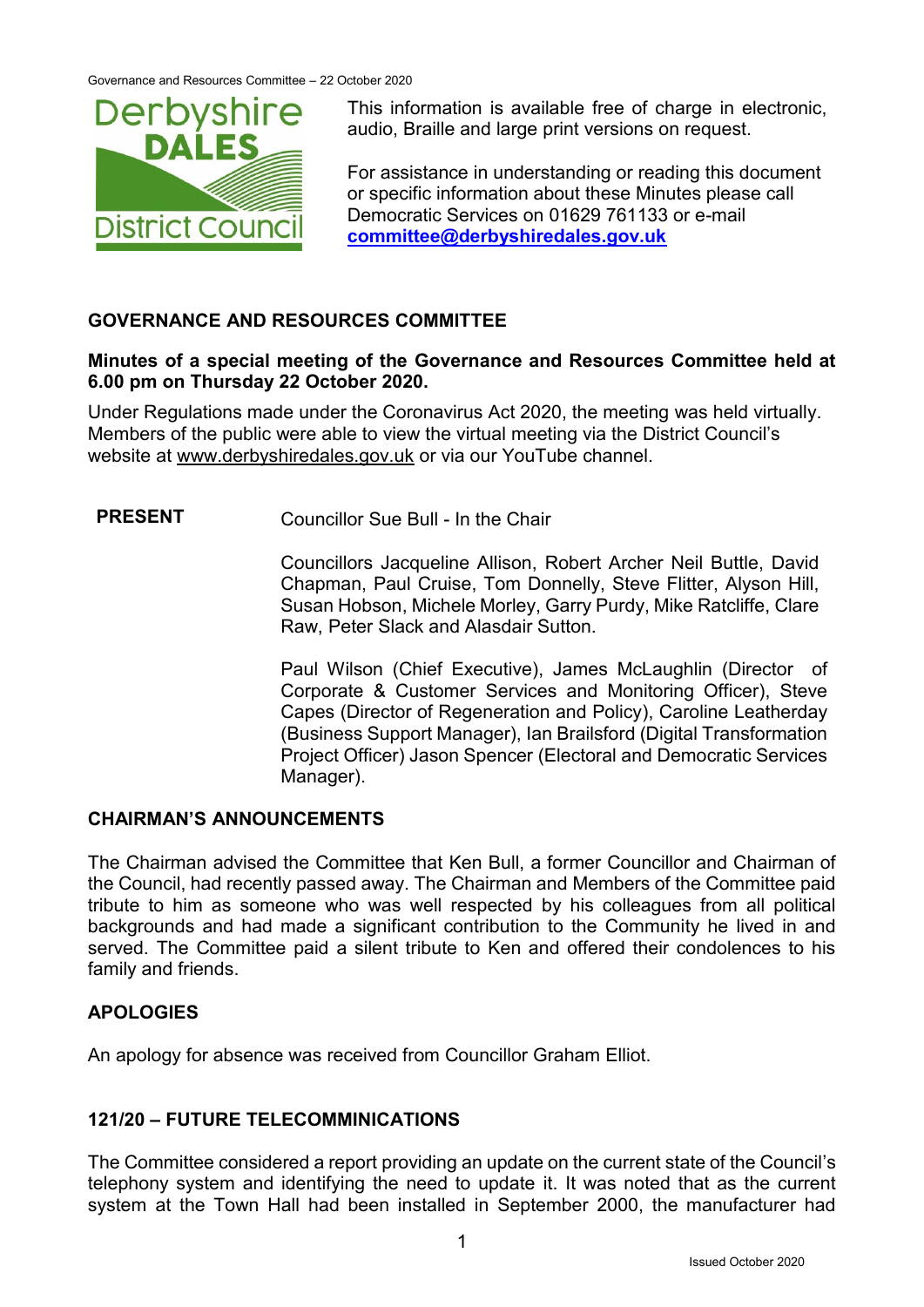Governance and Resources Committee – 22 October 2020

ceased to manufacture replacement hardware and no longer developed the software. The Council currently had a "best endeavours" maintenance agreement which was due to end in July 2021 and the ISDN30e lines, which connected the system to the PSTN (public switched telephone network), were due to be withdrawn from service entirely by 2025. The report also highlighted the facilities available at the Agricultural Business Centre and the Northwood Depot along with the 110 mobile connections noting that the current arrangements incurred additional costs when calls were made between different sites and platforms.

The Covid-19 situation had demonstrated the limitations of the existing system in terms of remote working and highlighted how vulnerable the Council would be in the event of an emergency situation where the hardware failed or access to the Town Hall was lost.

It was noted that since 2015 when telecommunications and associated expenditure had been centralised and consolidated the annual costs had been significantly reduced to under £30,000, although an increase was anticipated in 20/21 due to the additional outgoing call costs arising from remote working.

To respond to these issues the report proposed that the Council tender to appoint a supplier to provide a single integrated telephony system that will replace the three disparate current systems and migrate the authority's current DDI number/range's into the new solution. It was noted that while the preference would be to use a hosted Cloud service to avoid physical equipment located at the Council's offices, onsite solutions may still be considered but they would need to show significant advantages if the architecture was to be chosen over a cloud/hosted or self-hosted solution. It was confirmed that the most significant difference between a "Cloud" solution and a more traditional on-site installation was the shift from high capital costs to increased revenue expenditure. It was estimated that the revenue costs for a hosted "Cloud" solution were likely to be between £35k and £45k per annum based on the current number of users. It was acknowledged that although there would be significant costs arising from the solution, to do nothing was not an option.

It was noted that the timescales for implementation would depend upon the chosen solution and the provider but it was hoped that installation would take place in January 2021.

The following motion was moved by Councillor Garry Purdy, seconded by Councillor Susan Hobson:

"That the report be noted and delegated authority be granted to Officers to investigate a business case for a new telephony system for the Authority, to invite tenders for procurement and to then report the business case back to the November full Council meeting with costings and recommendations."

During the debate it was suggested that, as more services and systems became cloud based, the Council needed to develop and approve a Cloud Adoption Strategy and proposed that the business case should include an assessment on the climate change impact. Although it was suggested that consideration of climate change issues was embedded into everything the Council did, the mover and seconder of the motion agreed to add the proposed amendment. It was therefore: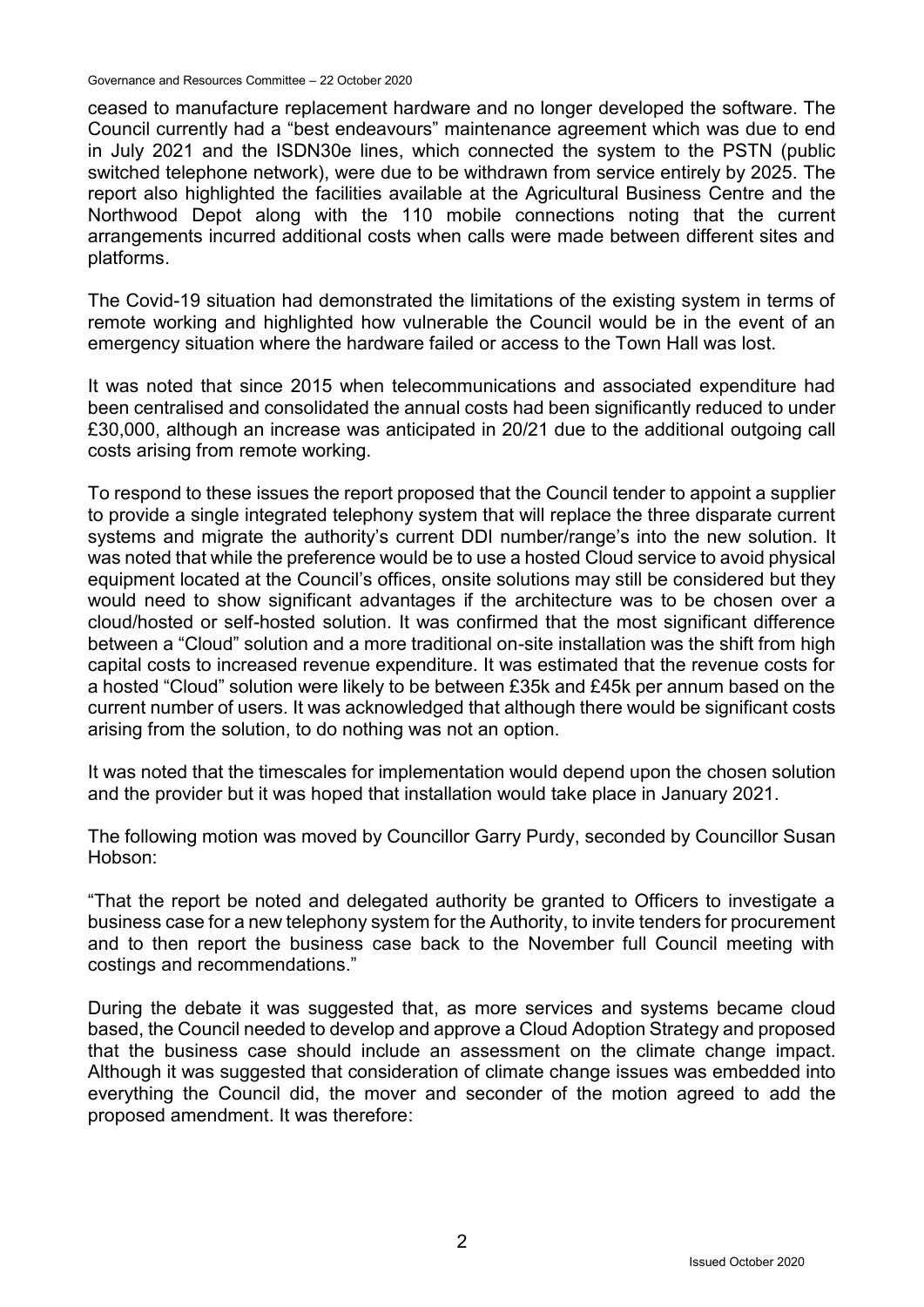**RESOLVED** (Unanimously) That the report be noted and delegated authority be granted to Officers to investigate a business case for a new telephony system for the Authority, to invite tenders for procurement and to then report the business case, including a climate change impact assessment, back to the November full Council meeting with costings and recommendations.

The Chairman declared the motion CARRIED.

#### **122/20 – ADOPTION OF PROCEDURES FOR STANDARDS HEARINGS TO CONSIDER COMPLAINTS UNDER THE MEMBER CODE OF CONDUCT**

The Committee considered a report proposing the adoption of a procedure to enable Hearings Sub-Committees to discharge the standards functions of the Council and town/parish councils in the district where informal resolution cannot be achieved or where a Councillor is unwilling to undertake any proposed remedial action from the Monitoring Officer and Independent Person.

Under Section 28(6) and (7) of the Localism Act 2011, the District Council must have in place "Arrangements" under which allegations that a member or co-opted member of the District Council (or of a parish council within the Derbyshire Dales), or of a Committee or Panel of the District Council, has failed to comply with the Code of Conduct can be investigated and decisions made on such allegations.

The proposed procedure, which would form part of the Council's arrangements, was based on good practice established at other authorities and would make sure that all parties had a clear understanding of the way in which the Council will deal with complaints made. It was noted that, as Councillor complaints received since 2011 has been dealt with informally, there had been no need for a procedure to be in place, however there was a current need as there were complaints on hold that required a hearing.

During the discussion Members sought clarification on panel member training, sanctions, the right to appeal and how the procedure would operate in practice.

It was moved by Councillor Tom Donnelly, seconded by Councillor Steve Flitter and

**RESOLVED** (unanimously) That the Hearings Sub-Committee Procedure be approved.

The Chairman declared the motion CARRIED.

#### **123/20 – PERFORMANCE MANAGEMENT – KEY & CORPORATE PERFORMANCE INDICATORS OUTTURN 2019/20**

At a meeting held on the 8th October the Council delegated authority to the Committee to consider this item.

The Committee considered a report summarising the outturn performance against the District Council's Key & Corporate Performance Indicators for the full year 2019/20, which was the final year of the previous Corporate Plan. The positive report identified where services had performed strongly and where improvements could be made noting that of the 27 targets set 22 had been fully achieved.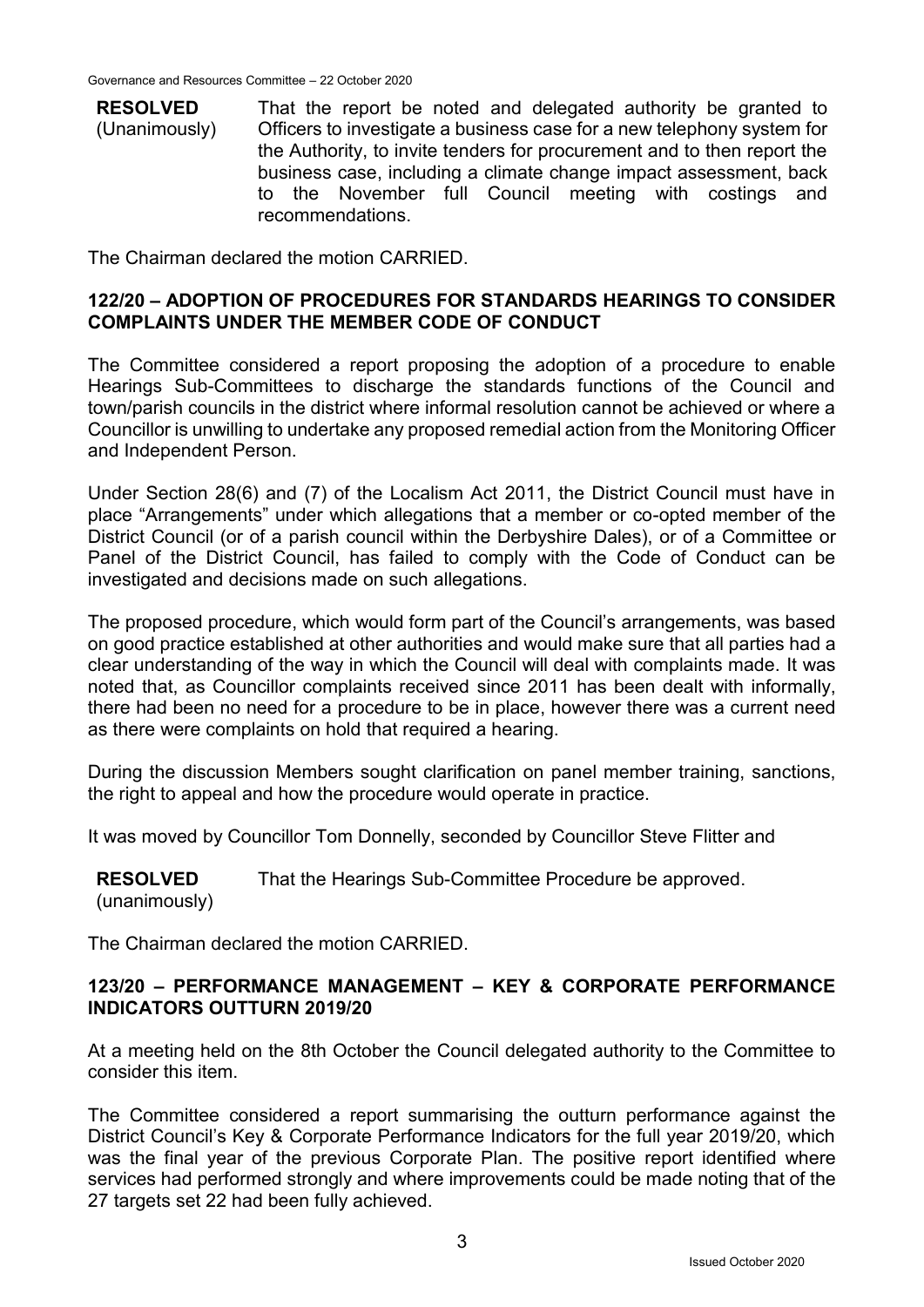In introducing the report, the Director of Regeneration and Policy identified the following highlights:

- 99.7% of undisputed invoices paid on time with an average of 6.33 days from receipt of invoice and 81.67% paid within 10 days.
- 61.9% of household waste sent for reuse, recycling, composting or anaerobic digestion.
- An average of 8.36 working days per fte employee lost to sickness better than target and the lowest level in 8 years
- 90.6% of minor planning applications were determined in 8 weeks
- 12.85 days for new benefits claims, the quickest turnaround of processing new claims in 8 years
- Processing notifications of changes in circumstances for benefits was 2.97 days
- 89 affordable homes were completed against a target of 51
- 381 vulnerable households were assisted with £261,326 financial gains in welfare support and £754,565 of debt affected.
- 92 adaptations provided to homes of disabled people exceeding the target by 35
- 5 funding bids were submitted for Hurst Farm

The following four targets were not achieved:

- The percentage of appeals allowed against District Council decisions to refuse planning applications missed the target by 4.4% (at 34.4% allowed against a target of 30%). This included 2 decisions made by Planning Committee that were contrary to the officer recommendation. It was noted that, as performance was only just off target, there were no plans to produce an improvement plan, however, performance would be kept under review.
- Develop a business case to intervene in the creation of employment units/ business workspace in the central area of the District. This project had been delayed initially due to waiting for a decision from Historic England on the area of a Scheduled Monument site which would have impacted on the scheme and then due to further site investigations and discussions with landowner being delayed due to COVID-19.
- It was decided in September 2019, after a review of the data, to delay preparing a business case on other measures to bring empty homes back into use so that a full year's worth of data on the impact of an increase in Council Tax Premium could be evaluated.
- The target of a continued programme to identify efficiency savings and/or additional income of £400,000 by 2020/21 was not met due to the deferment of the savings requirement following temporarily increased Government funding for 2019/20 and 2020/21 and subsequent deferral of the Government's Review of Local Authority Needs and Resources.

It was noted that, following initial delays, work on the roundabout at the airfield site in Ashbourne would commence on Monday 26 October.

Members acknowledged the hard work and commitment from employees in meeting and exceeding the targets and noted that a report on performance during the first 6 months of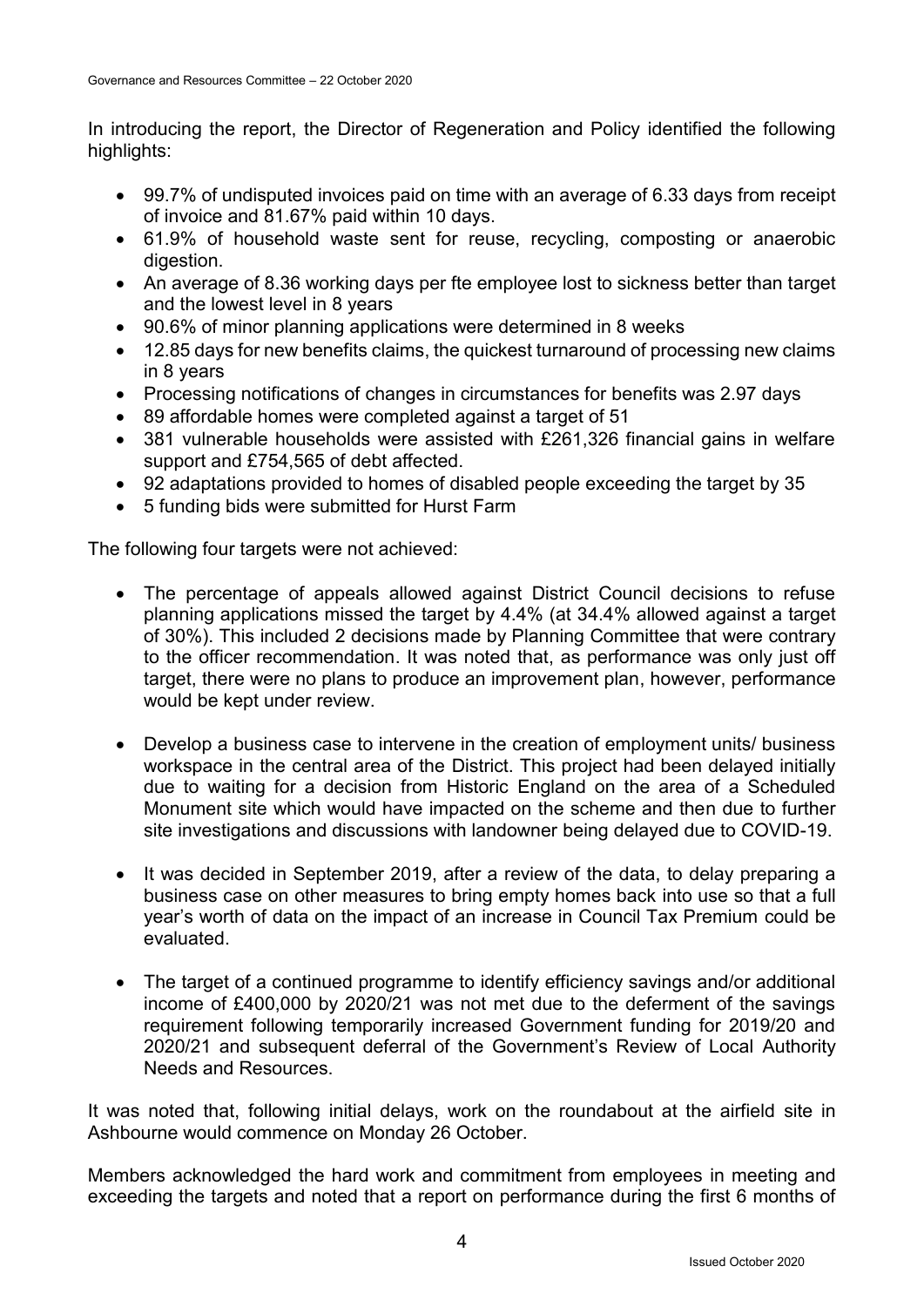Governance and Resources Committee – 22 October 2020

the current Corporate Plan would be brought to a meeting of the Council in November. This report would provide information on how the restrictions imposed as a result of Covid-19 had impacted upon performance.

It was moved by Councillor Michele Morley, seconded by Councillor Susan Hobson and

| <b>RESOLVED</b><br>(unanimously) | $1_{\cdot}$ | The outturn performance against Corporate Plan targets for<br>2019/20 be noted.                                                                   |
|----------------------------------|-------------|---------------------------------------------------------------------------------------------------------------------------------------------------|
|                                  |             | The outturn performance against the Key Performance<br>Indicators for 2019/20 be noted.                                                           |
|                                  | 3.          | Bi-annual reports continue to be brought to Council to highlight<br>progress, demonstrate good performance, and address areas<br>for improvement. |

The Chairman declared the motion CARRIED.

### **124/20 – VISION DERBYSHIRE AND LOCAL GOVERNMENT REFORM**

At a meeting held on the 8th October the Council delegated authority to the Committee to consider this item.

Councillor Clare Raw declared a disclosable pecuniary interest in this item as she was employed by Derbyshire County Council and left the meeting at 7.10pm.

The Committee considered a report providing an update on the 'Vision Derbyshire' project and considered the process for the sign-off of the Vision Derbyshire case for change. The report also provided an update on the imminent publication of the Government's Devolution and Recovery White Paper and asked for the approval of 'Vision Derbyshire' as the Council's preferred option of local government reform in Derbyshire at the current time.

In introducing the report, the Chief Executive highlighted how the coordinated response to the Covid-19 situation in Derbyshire had demonstrated the effectiveness of the kind of collaborative working arrangements which were at the core of the Vision Derbyshire Project.

It was confirmed that publication of the White Paper had been delayed and, although it had not set a date, the Government still intend to publish it hence the proposed delegation to the Chief Executive to engage in discussions and report back to the Council. It was also noted that the Secretary of State for Housing, Communities and Local Government had prepared a letter stating that the Government did not intend to compel anyone to go down the unitary council route and was open to other locally led proposals.

It was noted that Derby City Council had indicated that it did not wish to participate in Vision Derbyshire and still aspired to extend its boundaries.

It was noted that it was planned to bring a report on the case for change to the November meeting of the Council for consideration.

It was moved by Councillor Garry Purdy, seconded by Councillor David Chapman and